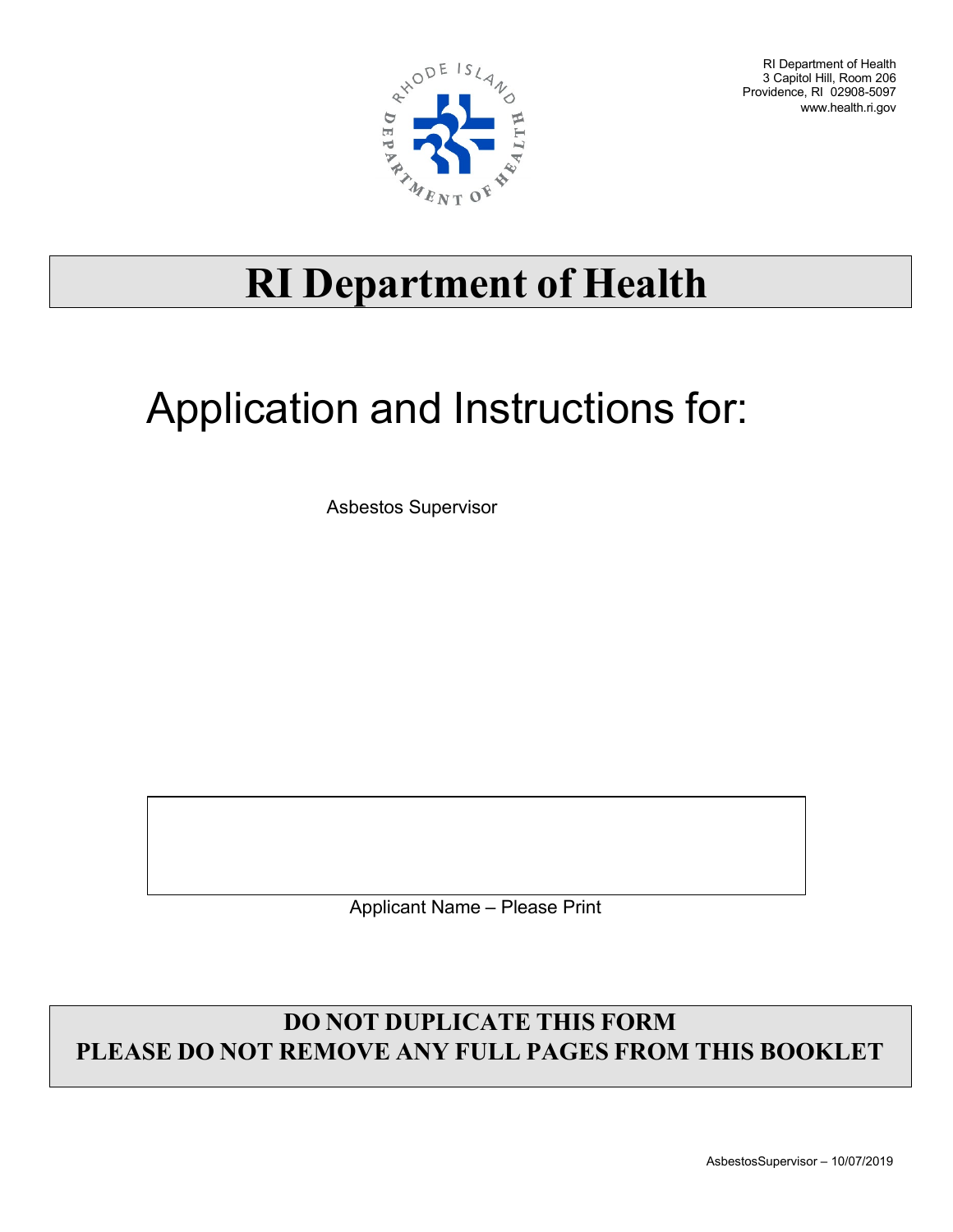## **INSTRUCTIONS**

Please use a ball point pen. Please answer all questions. Do not leave blanks. Incomplete forms will not be accepted, and your application will be returned to you. Information can be obtained on our website at [www.health.ri.gov](http://www.health.ri.gov/)

Please mail your completed application, fee and the required documents to:

Rhode Island Department of Health (RIDOH) Center for Healthy Homes and Environment Room 206 - 3 Capitol Hill Providence, RI 02908-5097

- 1) Application fee of **\$100.00** in the form of a Check or Money Order, made payable to **General Treasurer, State of RI**
- 2) Attachments as listed below:

| <b>Required</b><br><b>Documentation</b>   | Copy of current certificate(s) indicating successful completion of an Asbestos Supervisor training<br>course required by § 1.18.8(A) of RIDOH Regulation 216-RICR-50-15-1 - Asbestos Control. Any<br>training course taken earlier than 12 months prior to application must be supplemented by an<br>Asbestos Supervisor review course as required by § 1.18.8(C) of 216-RICR-50-15-1. |  |
|-------------------------------------------|----------------------------------------------------------------------------------------------------------------------------------------------------------------------------------------------------------------------------------------------------------------------------------------------------------------------------------------------------------------------------------------|--|
| <b>Performance</b><br><b>Requirements</b> | You must work under the authority of a RIDOH-licensed Asbestos Contractor required by §<br>1.4.2(A)&(B) of 216-RICR-50-15-1.                                                                                                                                                                                                                                                           |  |
|                                           | You must call (401) 222-7796 when on-site preparation of an approved asbestos abatement<br>project begins in accordance with § 1.8.1(B) of 216-RICR-50-15-1.                                                                                                                                                                                                                           |  |
|                                           | You may not work beyond the expiration date of your most recent training course certificate until<br>you successfully complete an Asbestos Supervisor review course required by § 1.18.8(C) of 216-<br>RICR-50-15-1.                                                                                                                                                                   |  |

Please contact the Center for Healthy Homes and Environment at 401-222-7796 or [doh.asbestos@health.ri.gov](mailto:doh.asbestos@health.ri.gov) if you have questions about the application process.

Please make a photocopy of your entire completed application for your records before mailing it to RIDOH. RIDOH is not responsible for providing you with a photocopy of your application.

Please allow RIDOH fifteen (15) business days to process your application.

You will be notified by mail when to come to RIDOH to have your photograph taken and your ID badge printed.

You may check the status of your application at: https://healthri.mylicense.com/Verification

**PLEASE NOTE: RIDOH can no longer handle applications on a "walk-in" basis. Please do not drop applications off at RIDOH.**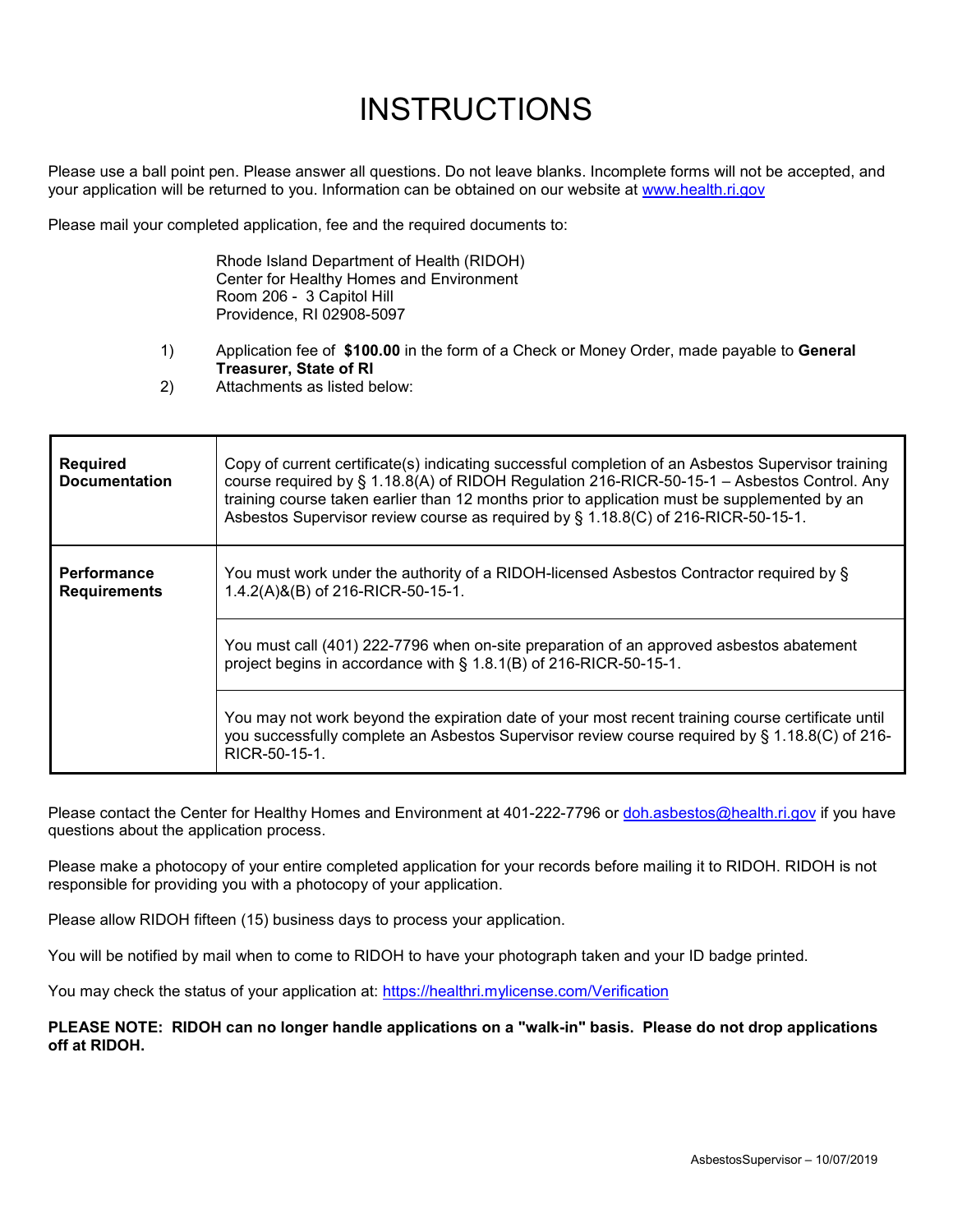| State of Rhode Island and Providence Plantations<br><b>Department of Health</b>                                                                         |                                                                                                                                                                                                                                                                                                                                                                                                                                                                                                                                                                                                               |  |  |  |
|---------------------------------------------------------------------------------------------------------------------------------------------------------|---------------------------------------------------------------------------------------------------------------------------------------------------------------------------------------------------------------------------------------------------------------------------------------------------------------------------------------------------------------------------------------------------------------------------------------------------------------------------------------------------------------------------------------------------------------------------------------------------------------|--|--|--|
| Name:<br>This is the name that will be<br>printed on your License and<br>reported to any inquiries<br>about this License.<br>Do not use nicknames, etc. | Name: __<br>Prefix<br><b>First Name</b><br>Last Name<br>Suffix<br>(Mr./Mrs./Dr.)<br>(Jr/III)                                                                                                                                                                                                                                                                                                                                                                                                                                                                                                                  |  |  |  |
| Date of Birth:                                                                                                                                          | $\mathbb{R}^{\mathbb{Z}^2}$<br>Date of Birth:<br>Month<br>Dav<br>Year                                                                                                                                                                                                                                                                                                                                                                                                                                                                                                                                         |  |  |  |
| Gender:                                                                                                                                                 | Male  <br>Female                                                                                                                                                                                                                                                                                                                                                                                                                                                                                                                                                                                              |  |  |  |
| <b>Residence Information:</b><br>You must notify RIDOH of<br>all address, phone number<br>and email changes.<br>(Not published on<br>RIDOH's website).  | Address Country <u>example and the contract of the contract of the contract of the contract of the contract of the contract of the contract of the contract of the contract of the contract of the contract of the contract of t</u><br>Phone: <u>example</u> and the contract of the contract of the contract of the contract of the contract of the contract of the contract of the contract of the contract of the contract of the contract of the contract of the contr<br>Email Address: <u>Communication</u> Communication of the Communication Communication Communication Communication Communication |  |  |  |
| <b>Business/Employment</b><br>Information:                                                                                                              | Address Country <u>New York: New York: New York: New York: New York: New York: New York: New York: New York: New York: New York: New York: New York: New York: New York: New York: New York: New York: New York: New York: New Y</u>                                                                                                                                                                                                                                                                                                                                                                          |  |  |  |
| SSN:<br>(Social Security Number)                                                                                                                        | Pursuant to Chapter 76 of Title 5 of the Rhode Island General Laws, as amended, any person applying for or<br>renewing any license, permit, or other authority to conduct a business or occupation within Rhode Island<br>must have filed all required state tax returns and paid all taxes due the state or must have entered into a<br>written installment agreement to pay delinguent state taxes that is satisfactory to the Tax Administrator.<br>SSN:<br>$\overline{\phantom{a}}$                                                                                                                       |  |  |  |